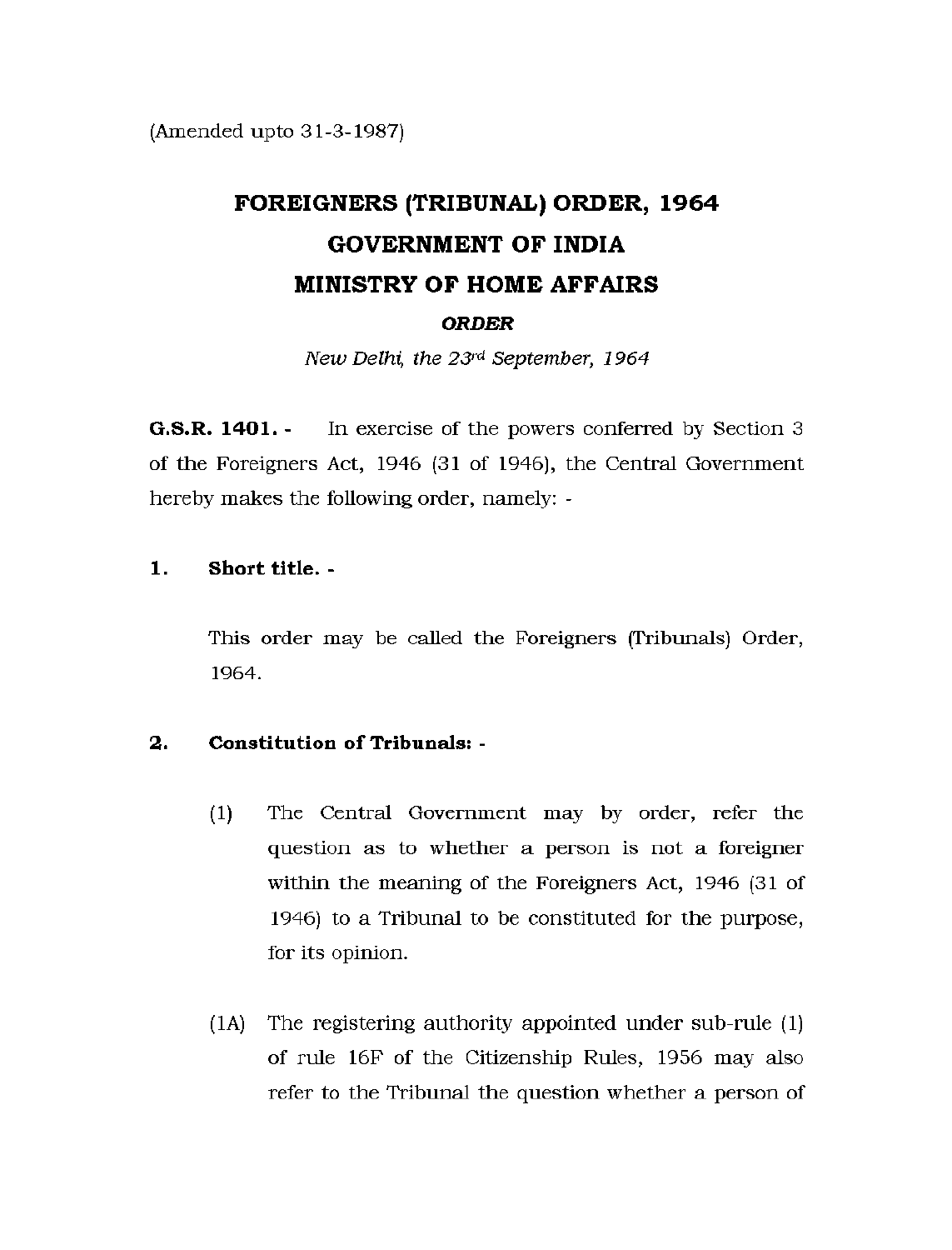Indian Origin, complies with any of the requirements under sub-section  $(3)$  of Section 6A of the Citizenship Act, 1955 (57 of 1955).

- (2) The Tribunal shall consist of such number of persons having judicial experience as the Central Government may think fit to appoint.
- (3) Where the Tribunal consists of two or more members, one of them shall be appointed as the Chairman thereof.

## **3. Procedure for disposal of questions:** -

- (1) The Tribunal shall serve on the person, to whom the question relates, a copy of the main grounds on which he is alleged to be a foreigner and give him a reasonable opportunity of making a representation and producing evidence in support of his case and after considering such evidence as may produced and after hearing such persons as may desire to be heard, the Tribunal shall submit its opinion to the officer or authority specified in this behalf in the order of reference.
- (1A) The Tribunal shall, before giving its opinion on the question referred to in sub-paragraph (1A) of paragraph 2, give the person in respect of whom the